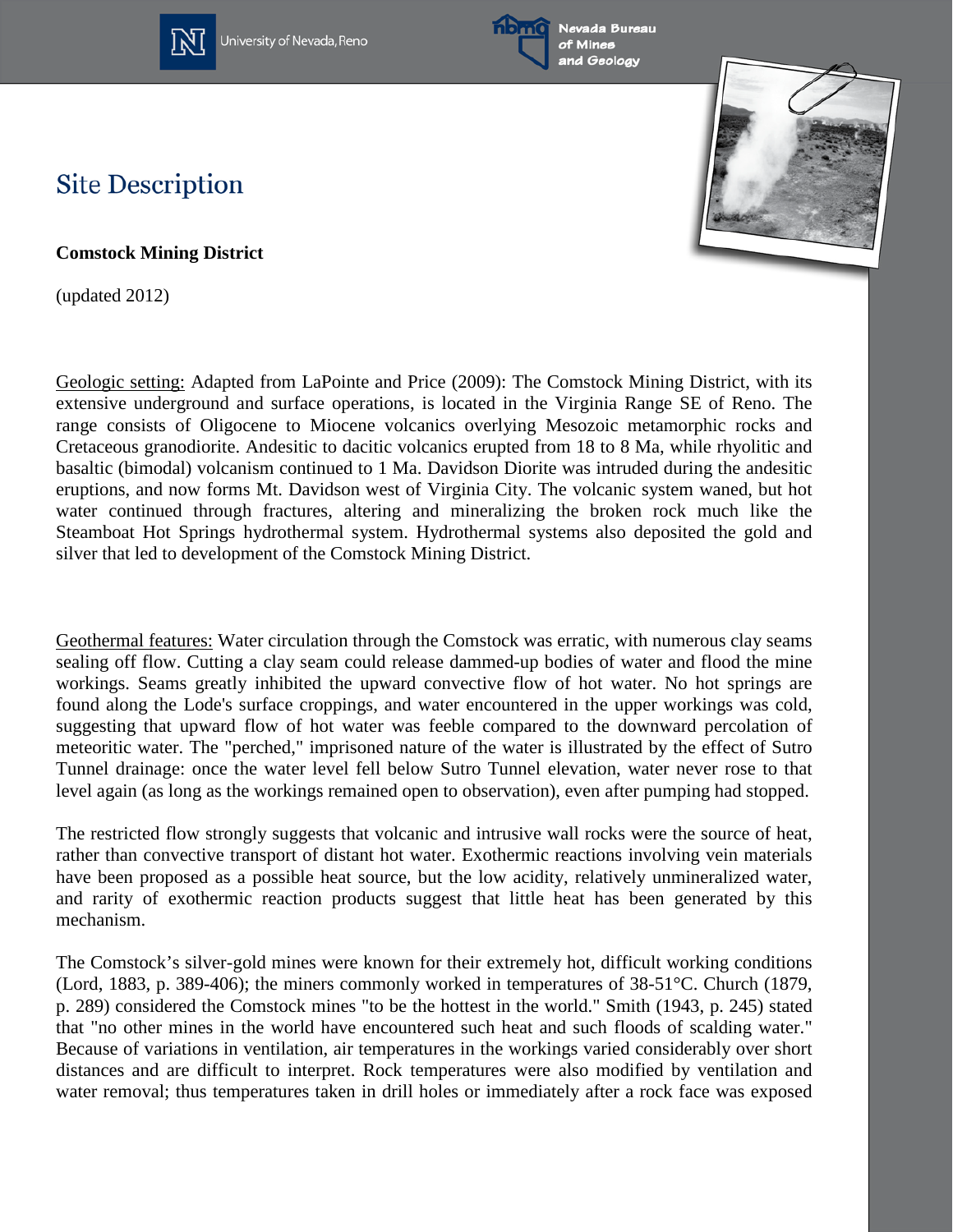

University of Nevada, Reno



**Site Description** 



are more useful. As Locke (1912) put it, the "temperatures are deranged by the presence of the mine workings which make possible the presence of the observer."

*Sutro Tunnel:* Generally, rock temperatures in these mines increased 1.94 °C for every 30.5 m of depth (Becker, 1882, p. 230; [figure\)](http://www.nbmg.unr.edu/geothermal/figures/fig42.pdf). This gradient persisted for some distance away from the Lode, but water temperatures within the Sutro Tunnel rose rapidly as the Lode was approached, even though the tunnel elevation remained relatively constant [\(figure\)](http://www.nbmg.unr.edu/geothermal/figures/fig43.pdf). Present-day water flowing from the Sutro Tunnel portal is 28°C (Glancy and Katzer, 1975).

*Yellow Jacket Mineshaft:* The highest rock temperature recorded was 75°C from a dry drill hole at 900m in the Yellow Jacket Mine (diary, Superintendent Thomas G. Taylor). Mr. Cosgrove, foreman of the Yellow Jacket, measured rock temperatures of 60 and 58°C on the 670-m level.

*New Yellow Jacket Mineshaft:* The highest temperature of any large water flux was recorded during the flooding of the 900-m New Yellow Jacket shaft in November, 1880 (Becker, 1882, p. 230). A drill hole struck 77°C water under considerable pressure at 939 m depth and soon flooded the mine. On February 13, 1882, a flood of 69°C water from the 853 m level of the Exchequer Mine again drowned the pumps in the New Yellow Jacket shaft. All mines in the vicinity were flooded, the water rising to the level of the Sutro drainage tunnel (annual report, Superintendent Thomas G. Taylor, July 1, 1882). A small flow of water in the cast crosscut on the 600-m level of the Crown Mine had a temperature of 69°C (Church, 1879, p. 291).

**Ophir Mineshaft:** Temperatures of about 54°C were recorded at numerous locations between 580 to 610 m depth in the Ophir, Chollar, Potosi, Crown Point, and other mines. These temperatures were measured in drill holes immediately after a hole was finished. The rock surface temperatures of workings in the same area were 51°C or less.

*Savage Mineshaft, Hale and Norcrosse Mineshaft:* The body of water that flooded the Savage and Hale, and Norcross Mines in 1877(?) still had a temperature of 68°C two years later (Church, 1879, p. 291) even after a million metric tons of water had been removed.

*C&C Mineshaft:* From the Comstock Historical Marker No. 1 (Marshall, 2009): "The C&C was the largest and most modern of all Comstock era shafts and was located on the grounds of the California Mine. It was the joint property of the Consolidated Virginia and California Mining Companies. It was used to extract the "Big Bonanza" ores of both mines. The shaft was started in the mid-1870s and was part of a line of vertical shafts sunk in an attempt to tap the Comstock Lode at depths of 3,000 feet beneath the surface."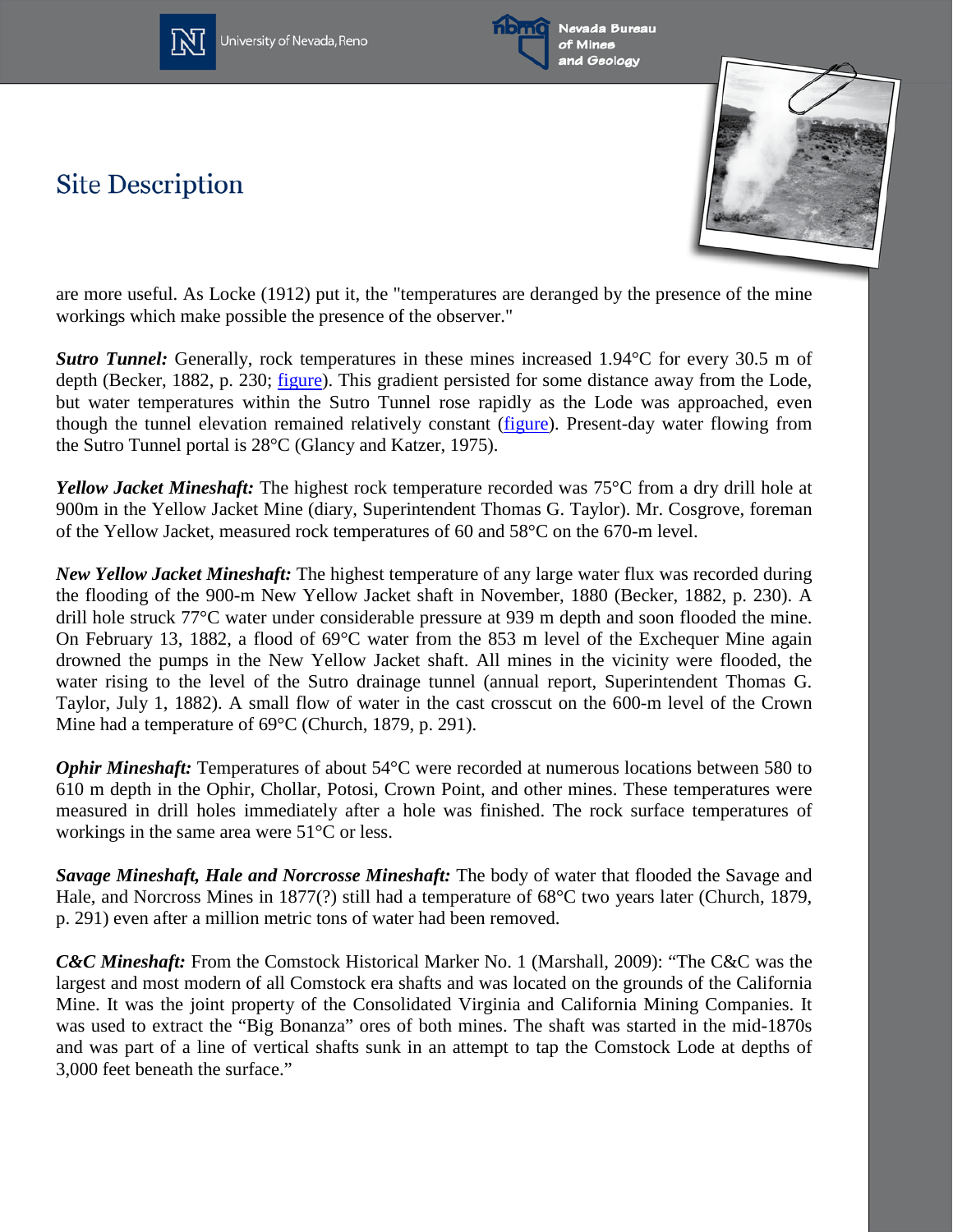



Nevada Bureau of Mines and Geology

## **Site Description**



*Goudt Curry Mineshaft:* No additional information is available.

*Sutro Springs:* The Mariner dataset (unpubl., Mariner, 2001; see Penfield et al., 2012) records Sutro Springs at 33°C, with geothermometer values of 58°C (Ca-Na-K; Fournier and Potter, 1979) and  $81^{\circ}$ C (chalcedony; Fournier, 1977). The sample was taken from "above the pool adjacent the road" in Kate Peak andesite.

Leasing information:

N/A

Bibliography:

Becker, G.F., 1882, Geology of the Comstock Lode and the Washoe District: U.S. Geological Survey Monograph 3, 422 p.

Church, J.A., 1879, Underground Temperatures on the Comstock Lode: American Journal Science, v. 17, p. 289-300.

(? Check authors) LaPointe, D.D. and Price, J.G., 2009, "*Digging Deeper into the Comstock*," Guide for the Earth Science Week Field Trip, October 10 or 11, 2009, Nevada Bureau of Mines and Geology Educational Series E-48, p. 1-14. [http://www.nbmg.unr.edu/dox/e48.pdf]

Fournier, R.O., 1977, Chemical geothermometers and mixing models for geothermal systems: Geothermics, v. 5, p. 41-50.

Fournier, R.O. and Potter, R.W., 1979, Magnesium correction to the chemical geothermometer: Geochimica et Cosmochimica Acta v. 43, p. 1543-1550.

Glancy, P.A. and Katzer, T.L., 1975, Water-resources appraisal of Carson River Basin, western Nevada, Nevada Dept. of Conservation and Natural Resources, Water Resources-Reconnaissance Series Report 59.